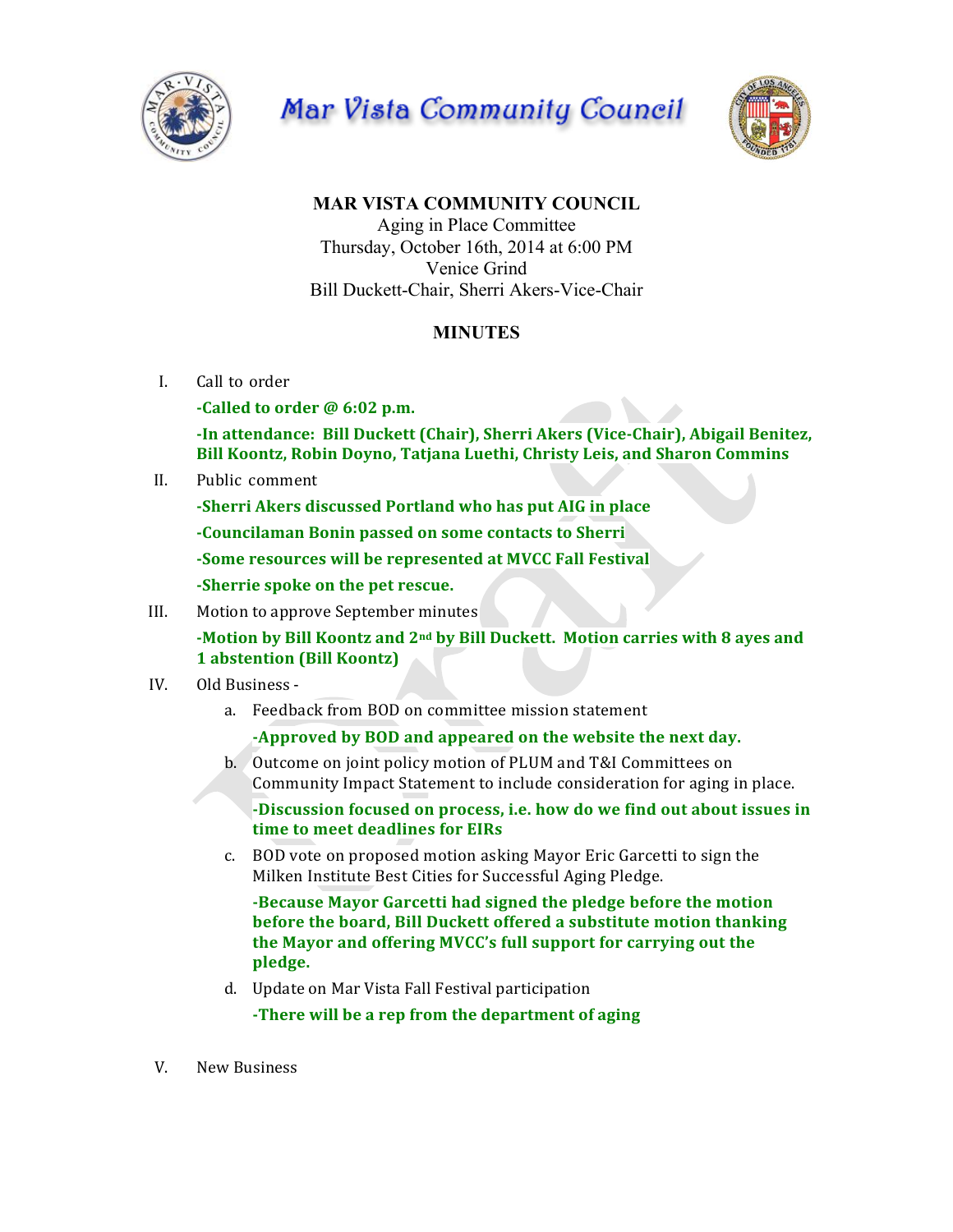a. Does the committee want to offer recommendations or collaborate with the MVCC Great Streets Ad Hoc Committee?

**-Bill K** gave synopsis of great streets. Mayor stated this will be a 5 year **project.**

**-AIP** should advocate for wider sidewalks

**-Important that everything exist on this stretch for those aging in place** 

**-Sharon Commins warned to be wary of contractors looking for access to Great Street projects**

**-AIP** should have a liason to attend Great Streets meetings

b. Discussion re: proposal by Michael Millman, Chair of MVCC PLUM Committee – "We need to focus on a plan wherein our seniors can live in their Own Homes. Social Security may not provide sufficient money to retain their homes – insurance, maintenance, and taxes may be too much for our neighbors. The code should allow them to rent a room or some other arrangement to keep their homes. We should allow our seniors to have extra rental unit on the property to permit them extra money so they can stay in their home or permit a caregiver to live on the premise. Granny Flats should be considered.

### **-Granny Flats and roommates are already legal, co pretty much a done deal**

c. Follow up discussion on AIP committee's process: what kinds of baseline research will be done to establish direction for the committee? Can we identify numbers in terms of MVCC's seniors' range of goals and objectives to get that foundation for committee direction. Were members able to visit the senior housing on Grand View and report back?

**- Tatjana went to Grandveiw Palms but was not able to talk to residents. She would like to organize a collaboration via GoToMeeting with Janice, Christy, and Janice to formalize a survey of seniors. Suggestion was made for how to get this out to seniors by identifying then using grad students setting up thesis projects.**

**-Sherri will begin to build a document of resources to post on the AIP webpage.**

#### VI. Public comment

**-Bill asked everyone to keep a finger on the pulse of the smoke detector** giveaway by the fire department. Committee jumped on this. Sherri will get more info and strategize getting them into the hands of seniors. Robin Doyno **offered to help install them.** 

**-AIP** supports an effort by neighborhood watch programs and block captain programs to identify seniors in their perspective neighborhoods.

**-Christy brought up the idea of an intergeneration program for seniors aging in place.** Examples would be college students renting rooms from seniors at a